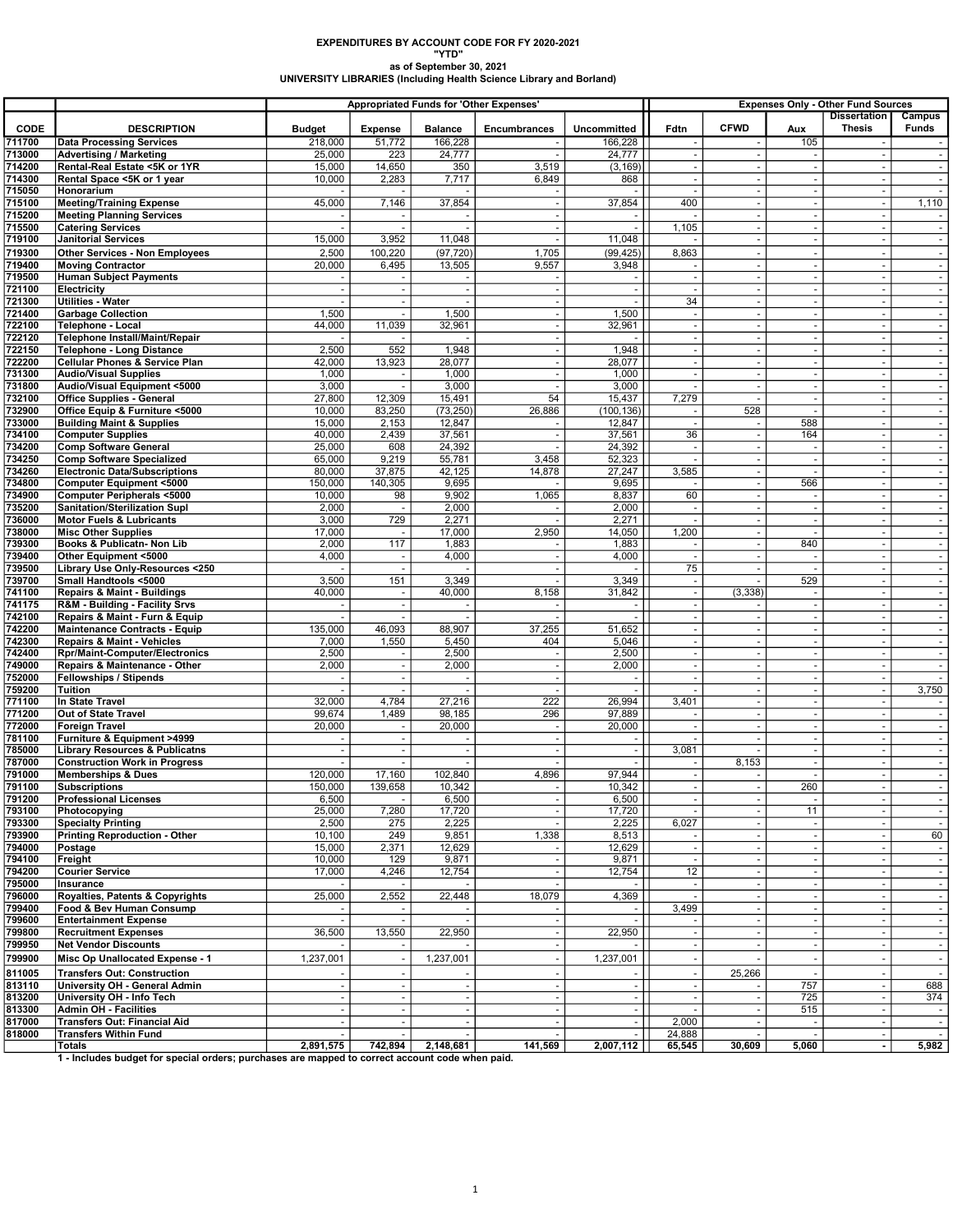## as of August 31, 2021 UNIVERSITY LIBRARIES EXPENDITURES BY ACCOUNT CODE FOR FY 2020-2021 "YTD"

|                  |                                                                                               | <b>Appropriated Funds for 'Other Expenses'</b> |                                                      |                          |                                |                          |                                                      | <b>Expenses Only - Other Fund Sources</b> |                                            |                                                      |                        |  |
|------------------|-----------------------------------------------------------------------------------------------|------------------------------------------------|------------------------------------------------------|--------------------------|--------------------------------|--------------------------|------------------------------------------------------|-------------------------------------------|--------------------------------------------|------------------------------------------------------|------------------------|--|
| <b>CODE</b>      | <b>DESCRIPTION</b>                                                                            | <b>Budget</b>                                  | <b>Expense</b>                                       | <b>Balance</b>           | Encumbrances                   | Uncommitted              | Fdtn                                                 | <b>CFWD</b>                               | Aux                                        | <b>Dissertation</b><br><b>Thesis</b>                 | Campus<br><b>Funds</b> |  |
| 711700           | <b>Data Processing Services</b>                                                               | 218,000                                        | 35,220                                               | 182,780                  |                                | 182,780                  |                                                      |                                           | 70                                         |                                                      | $\sim$                 |  |
| 713000<br>714200 | <b>Advertising / Marketing</b><br>Rental-Real Estate <5K or 1YR                               | 25,000<br>15,000                               | 223<br>550                                           | 24,777<br>14,450         | 10,704                         | 24,777<br>3,746          | $\overline{\phantom{a}}$<br>$\overline{\phantom{a}}$ |                                           | $\sim$<br>$\overline{\phantom{a}}$         | $\omega$<br>$\overline{\phantom{a}}$                 | $\sim$<br>$\sim$       |  |
| 714300           | Rental Space <5K or 1 year                                                                    | 10,000                                         | 2,283                                                | 7,717                    | 6,849                          | 868                      | $\overline{\phantom{a}}$                             | ÷,                                        | $\blacksquare$                             | ÷,                                                   | $\sim$                 |  |
| 715050           | Honorarium                                                                                    |                                                |                                                      |                          |                                |                          | ٠.                                                   | ÷,                                        | $\sim$                                     | $\sim$                                               | $\sim$                 |  |
| 715100           | <b>Meeting/Training Expense</b>                                                               | 45,000                                         | 5,653                                                | 39,347                   | $\sim$                         | 39,347                   | 400                                                  | $\overline{\phantom{a}}$                  | $\blacksquare$                             | $\sim$                                               | 1,110                  |  |
| 715200           | <b>Meeting Planning Services</b>                                                              |                                                |                                                      |                          |                                |                          |                                                      | $\overline{\phantom{a}}$                  | $\omega$                                   | $\sim$                                               | $\sim$                 |  |
| 715500           | <b>Catering Services</b>                                                                      |                                                |                                                      |                          |                                |                          | 1,105                                                |                                           | $\overline{\phantom{a}}$                   | $\overline{\phantom{a}}$                             | $\sim$                 |  |
| 719100           | <b>Janitorial Services</b>                                                                    | 15,000                                         | 3,048                                                | 11,952                   | $\overline{\phantom{a}}$       | 11,952                   |                                                      | ÷,                                        | $\blacksquare$                             | $\blacksquare$                                       | $\blacksquare$         |  |
| 719300           | <b>Other Services - Non Employees</b>                                                         | 2,500                                          | 97                                                   | 2,403                    | 1,705                          | 698                      | 4,463                                                | $\overline{\phantom{a}}$                  | $\blacksquare$                             | $\sim$                                               | $\sim$                 |  |
| 719400<br>719500 | <b>Moving Contractor</b><br><b>Human Subject Payments</b>                                     | 20,000                                         | 6,495                                                | 13,505                   | 8,178                          | 5,327                    |                                                      | ÷,<br>÷,                                  | $\sim$<br>$\blacksquare$                   | $\blacksquare$<br>÷,                                 | $\sim$<br>$\sim$       |  |
| 721100           | Electricity                                                                                   | $\sim$                                         | $\sim$                                               | $\sim$                   | ÷.                             | $\sim$                   | $\overline{\phantom{a}}$                             | ÷,                                        | $\blacksquare$                             | $\overline{\phantom{a}}$                             | $\sim$                 |  |
| 721300           | <b>Utilities - Water</b>                                                                      |                                                |                                                      |                          |                                |                          | 29                                                   |                                           | $\overline{\phantom{a}}$                   | ÷,                                                   | $\sim$                 |  |
| 721400           | <b>Garbage Collection</b>                                                                     | 1,500                                          |                                                      | 1,500                    |                                | 1,500                    | $\sim$                                               |                                           | $\sim$                                     | $\overline{a}$                                       |                        |  |
| 722100           | Telephone - Local                                                                             | 44,000                                         | 7,355                                                | 36,645                   | ÷,                             | 36,645                   | $\overline{\phantom{a}}$                             | $\overline{\phantom{a}}$                  | $\blacksquare$                             | $\overline{\phantom{a}}$                             | $\sim$                 |  |
| 722120           | Telephone Install/Maint/Repair                                                                |                                                |                                                      |                          | $\overline{\phantom{a}}$       |                          | $\overline{\phantom{a}}$                             | ÷,                                        | $\omega$                                   | ÷,                                                   |                        |  |
| 722150<br>722200 | <b>Telephone - Long Distance</b><br><b>Cellular Phones &amp; Service Plan</b>                 | 2,500<br>42,000                                | 346<br>10,276                                        | 2,154<br>31,724          | ÷,<br>$\overline{\phantom{a}}$ | 2,154<br>31,724          | $\sim$<br>$\overline{\phantom{a}}$                   | ÷,<br>$\overline{\phantom{a}}$            | $\overline{\phantom{a}}$<br>$\blacksquare$ | $\blacksquare$<br>÷,                                 | $\sim$<br>$\sim$       |  |
| 731300           | <b>Audio/Visual Supplies</b>                                                                  | 1,000                                          |                                                      | 1,000                    |                                | 1,000                    | $\overline{a}$                                       |                                           | $\sim$                                     | $\overline{a}$                                       |                        |  |
| 731800           | Audio/Visual Equipment <5000                                                                  | 3,000                                          | $\overline{a}$                                       | 3,000                    |                                | 3,000                    | $\overline{\phantom{a}}$                             | ÷,                                        | $\overline{\phantom{a}}$                   | $\overline{\phantom{a}}$                             | $\sim$                 |  |
| 732100           | <b>Office Supplies - General</b>                                                              | 27,800                                         | 9,594                                                | 18,206                   | 45                             | 18,161                   | $\overline{\phantom{a}}$                             |                                           | $\blacksquare$                             | ÷,                                                   | $\sim$                 |  |
| 732900           | Office Equip & Furniture <5000                                                                | 10,000                                         | 6,290                                                | 3,710                    | 75,467                         | (71, 757)                | $\overline{\phantom{a}}$                             | 528                                       | $\sim$                                     | $\overline{\phantom{a}}$                             | $\sim$                 |  |
| 733000           | <b>Building Maint &amp; Supplies</b>                                                          | 15,000                                         | 589                                                  | 14,411                   |                                | 14,411                   |                                                      |                                           | 430                                        | ÷,                                                   | $\sim$                 |  |
| 734100<br>734200 | <b>Computer Supplies</b><br><b>Comp Software General</b>                                      | 40,000<br>25,000                               | 1,846<br>573                                         | 38,154<br>24,427         |                                | 38,154<br>24,427         | 36<br>$\overline{\phantom{a}}$                       |                                           | 115<br>$\overline{\phantom{a}}$            | ÷.<br>$\blacksquare$                                 | $\sim$<br>$\sim$       |  |
| 734250           | <b>Comp Software Specialized</b>                                                              | 65,000                                         | 9,161                                                | 55,839                   | 3,458                          | 52,381                   |                                                      | $\overline{\phantom{a}}$                  | $\sim$                                     | J.                                                   |                        |  |
| 734260           | <b>Electronic Data/Subscriptions</b>                                                          | 80,000                                         | 32,130                                               | 47,870                   | 20,623                         | 27,247                   | 345                                                  | ÷,                                        | $\sim$                                     | $\blacksquare$                                       | $\sim$                 |  |
| 734800           | <b>Computer Equipment &lt;5000</b>                                                            | 150,000                                        | 1,140                                                | 148,860                  | $\sim$                         | 148,860                  | $\overline{\phantom{a}}$                             | $\sim$                                    | 566                                        | ÷,                                                   | $\sim$                 |  |
| 734900           | Computer Peripherals <5000                                                                    | 10,000                                         | 262                                                  | 9,738                    |                                | 9,738                    |                                                      |                                           | $\overline{\phantom{a}}$                   | ÷,                                                   |                        |  |
| 735200<br>736000 | <b>Sanitation/Sterilization Supl</b><br><b>Motor Fuels &amp; Lubricants</b>                   | 2,000<br>3,000                                 | 572                                                  | 2,000<br>2,428           | ÷,<br>$\overline{\phantom{a}}$ | 2,000<br>2,428           | $\overline{\phantom{a}}$<br>$\sim$                   | ÷,<br>$\overline{\phantom{a}}$            | $\sim$<br>$\blacksquare$                   | $\blacksquare$<br>÷,                                 | $\sim$<br>$\sim$       |  |
| 738000           | <b>Misc Other Supplies</b>                                                                    | 17,000                                         | $\overline{\phantom{a}}$                             | 17,000                   | ÷,                             | 17,000                   | 118                                                  | ÷,                                        | $\sim$                                     | $\overline{\phantom{a}}$                             | $\sim$                 |  |
| 739300           | Books & Publicatn- Non Lib                                                                    | 2,000                                          | 12                                                   | 1,988                    |                                | 1,988                    | ۰.                                                   |                                           | 44                                         | ÷,                                                   | $\sim$                 |  |
| 739400           | Other Equipment <5000                                                                         | 4,000                                          | $\overline{\phantom{a}}$                             | 4,000                    |                                | 4,000                    |                                                      |                                           | $\overline{\phantom{a}}$                   | $\blacksquare$                                       |                        |  |
| 739500           | Library Use Only-Resources <250                                                               |                                                | $\overline{\phantom{a}}$                             |                          | $\overline{\phantom{a}}$       |                          | 75                                                   | ÷,                                        | $\sim$                                     | $\blacksquare$                                       | $\sim$                 |  |
| 739700<br>741100 | Small Handtools <5000<br><b>Repairs &amp; Maint - Buildings</b>                               | 3,500<br>40,000                                | 151<br>$\overline{\phantom{a}}$                      | 3,349<br>40,000          | $\overline{\phantom{a}}$<br>÷, | 3,349<br>40,000          | $\overline{\phantom{a}}$<br>$\blacksquare$           | (3, 338)                                  | 529<br>$\blacksquare$                      | $\overline{\phantom{a}}$<br>$\blacksquare$           | $\sim$                 |  |
| 741175           | R&M - Building - Facility Srvs                                                                |                                                | $\overline{\phantom{a}}$                             |                          |                                |                          | $\overline{\phantom{a}}$                             |                                           | $\blacksquare$                             | ÷,                                                   | $\sim$                 |  |
| 742100           | Repairs & Maint - Furn & Equip                                                                |                                                |                                                      |                          |                                |                          | $\overline{a}$                                       |                                           | $\sim$                                     | $\overline{a}$                                       |                        |  |
| 742200           | Maintenance Contracts - Equip                                                                 | 135,000                                        | 42,058                                               | 92,942                   | 39,668                         | 53,274                   | $\overline{\phantom{a}}$                             |                                           | $\overline{\phantom{a}}$                   | $\overline{\phantom{a}}$                             | $\sim$                 |  |
| 742300           | <b>Repairs &amp; Maint - Vehicles</b>                                                         | 7,000                                          | 1,039                                                | 5,961                    | 420                            | 5,541                    | $\overline{\phantom{a}}$                             | ÷,                                        | $\blacksquare$                             | ÷,                                                   | $\sim$                 |  |
| 742400<br>749000 | <b>Rpr/Maint-Computer/Electronics</b><br>Repairs & Maintenance - Other                        | 2,500<br>2,000                                 | $\overline{\phantom{a}}$<br>$\overline{\phantom{a}}$ | 2,500<br>2,000           |                                | 2,500<br>2,000           | $\overline{\phantom{a}}$<br>$\overline{\phantom{a}}$ | ÷,                                        | $\blacksquare$<br>$\overline{\phantom{a}}$ | $\overline{\phantom{a}}$<br>$\overline{\phantom{a}}$ | $\sim$<br>$\sim$       |  |
| 752000           | <b>Fellowships / Stipends</b>                                                                 |                                                |                                                      |                          |                                |                          |                                                      |                                           | $\sim$                                     | ÷,                                                   | $\sim$                 |  |
| 759200           | Tuition                                                                                       |                                                | $\blacksquare$                                       |                          |                                |                          |                                                      | ÷,                                        | $\overline{\phantom{a}}$                   | $\overline{\phantom{a}}$                             | 3,750                  |  |
| 771100           | In State Travel                                                                               | 32,000                                         | 2,773                                                | 29,227                   | 179                            | 29,048                   | 3,399                                                | ÷,                                        | $\blacksquare$                             | $\overline{\phantom{a}}$                             |                        |  |
| 771200           | Out of State Travel                                                                           | 99,674                                         | 1,093                                                | 98,581                   | $\overline{\phantom{a}}$       | 98,581                   | $\overline{\phantom{a}}$                             | ÷,                                        | $\overline{\phantom{a}}$                   | $\sim$                                               | $\sim$                 |  |
| 772000<br>781100 | <b>Foreign Travel</b><br>Furniture & Equipment >4999                                          | 20,000                                         | $\overline{\phantom{a}}$                             | 20,000                   | $\sim$                         | 20,000                   | $\overline{\phantom{a}}$                             | $\overline{\phantom{a}}$                  | $\blacksquare$<br>$\sim$                   | $\sim$<br>÷.                                         | $\sim$                 |  |
| 785000           | <b>Library Resources &amp; Publicatns</b>                                                     | ä,                                             | $\blacksquare$                                       | $\overline{\phantom{a}}$ |                                | $\sim$                   | 322                                                  |                                           | $\sim$                                     | $\blacksquare$                                       | $\sim$                 |  |
| 787000           | <b>Construction Work in Progress</b>                                                          |                                                |                                                      |                          |                                |                          |                                                      | 8,153                                     | $\sim$                                     | ÷,                                                   | $\sim$                 |  |
| 791000           | <b>Memberships &amp; Dues</b>                                                                 | 120,000                                        | 5,450                                                | 114,550                  | 4,896                          | 109,654                  | $\sim$                                               |                                           | $\sim$                                     | $\overline{\phantom{a}}$                             | $\sim$                 |  |
| 791100<br>791200 | <b>Subscriptions</b><br><b>Professional Licenses</b>                                          | 150,000<br>6,500                               | 138,961                                              | 11,039<br>6,500          |                                | 11,039<br>6,500          | $\overline{\phantom{a}}$                             |                                           | 260                                        | $\sim$                                               | $\sim$                 |  |
| 793100           | Photocopying                                                                                  | 25,000                                         | 5,605                                                | 19,395                   |                                | 19,395                   | $\overline{\phantom{a}}$                             | $\overline{\phantom{a}}$                  | $\sim$                                     | ۰.<br>$\sim$                                         | $\sim$                 |  |
| 793300           | <b>Specialty Printing</b>                                                                     | 2,500                                          | 210                                                  | 2,290                    |                                | 2,290                    | 82                                                   | $\overline{\phantom{a}}$                  | $\blacksquare$                             | $\blacksquare$                                       | $\sim$                 |  |
| 793900           | <b>Printing Reproduction - Other</b>                                                          | 10,100                                         | 249                                                  | 9,851                    | 1,338                          | 8,513                    | $\overline{\phantom{a}}$                             |                                           | $\blacksquare$                             | $\blacksquare$                                       | 60                     |  |
| 794000           | Postage                                                                                       | 15,000                                         | 1,262                                                | 13,738                   |                                | 13,738                   | $\overline{\phantom{a}}$                             |                                           | $\blacksquare$                             | ÷,                                                   | $\sim$                 |  |
| 794100<br>794200 | Freight<br><b>Courier Service</b>                                                             | 10,000<br>17,000                               | 2,341                                                | 10,000<br>14,659         |                                | 10,000<br>14,659         |                                                      |                                           | $\sim$<br>$\overline{\phantom{a}}$         | $\overline{\phantom{a}}$<br>$\overline{\phantom{a}}$ | $\sim$                 |  |
| 795000           | Insurance                                                                                     |                                                |                                                      |                          |                                |                          |                                                      |                                           | $\sim$                                     | $\blacksquare$                                       | $\sim$                 |  |
| 796000           | Royalties, Patents & Copyrights                                                               | 25,000                                         | 1,617                                                | 23,383                   | 19,013                         | 4,370                    |                                                      | ÷,                                        | $\blacksquare$                             | $\sim$                                               | $\sim$                 |  |
| 799400           | Food & Bev Human Consump                                                                      |                                                |                                                      |                          |                                |                          | 1,347                                                |                                           |                                            | $\overline{\phantom{a}}$                             | $\sim$                 |  |
| 799600           | <b>Entertainment Expense</b>                                                                  |                                                |                                                      |                          |                                |                          |                                                      |                                           | $\sim$                                     | $\overline{a}$                                       | $\sim$                 |  |
| 799800<br>799950 | <b>Recruitment Expenses</b><br><b>Net Vendor Discounts</b>                                    | 36,500                                         | 10,813                                               | 25,687                   | $\overline{\phantom{a}}$       | 25,687                   |                                                      |                                           | $\overline{\phantom{a}}$<br>$\omega$       | $\overline{\phantom{a}}$<br>$\overline{\phantom{a}}$ | $\sim$<br>$\sim$       |  |
| 799900           | Misc Op Unallocated Expense - 1                                                               | 1,237,001                                      | $\sim$                                               | 1,237,001                | $\overline{\phantom{a}}$       | 1,237,001                | $\overline{\phantom{a}}$                             |                                           | $\sim$                                     | $\blacksquare$                                       | $\sim$                 |  |
| 811005           | <b>Transfers Out: Construction</b>                                                            |                                                |                                                      |                          | $\overline{\phantom{a}}$       |                          | $\overline{\phantom{a}}$                             | 25,266                                    | $\sim$                                     | $\blacksquare$                                       | $\sim$                 |  |
| 813110           | University OH - General Admin                                                                 |                                                |                                                      |                          |                                |                          |                                                      |                                           | 757                                        | $\overline{\phantom{a}}$                             | 688                    |  |
| 813200           | University OH - Info Tech                                                                     | $\overline{\phantom{a}}$                       |                                                      | $\overline{\phantom{a}}$ |                                | $\overline{\phantom{a}}$ | $\sim$                                               |                                           | 725                                        | ÷,                                                   | 374                    |  |
| 813300           | <b>Admin OH - Facilities</b>                                                                  |                                                | $\overline{\phantom{a}}$                             | $\overline{\phantom{a}}$ |                                | $\overline{\phantom{a}}$ |                                                      |                                           | 515                                        | $\sim$                                               | $\overline{a}$         |  |
| 817000           | <b>Transfers Out: Financial Aid</b>                                                           |                                                | $\blacksquare$                                       | $\sim$                   | $\overline{\phantom{a}}$       | $\blacksquare$           | 2,000                                                |                                           | $\blacksquare$                             | ÷,                                                   | $\sim$                 |  |
| 818000           | <b>Transfers Within Fund</b><br><b>Totals</b>                                                 | 2,891,575                                      | 347,337                                              | 2,544,238                |                                |                          | 24,888                                               |                                           |                                            | $\sim$                                               | $\sim$                 |  |
|                  | 1. Includes budget for special orders: purchases are manned to correct account code when paid |                                                |                                                      |                          | 192,543                        | 2,351,695                | 38,609                                               | 30,609                                    | 4,011                                      | $\blacksquare$                                       | 5,982                  |  |

1 - Includes budget for special orders; purchases are mapped to correct account code when paid.